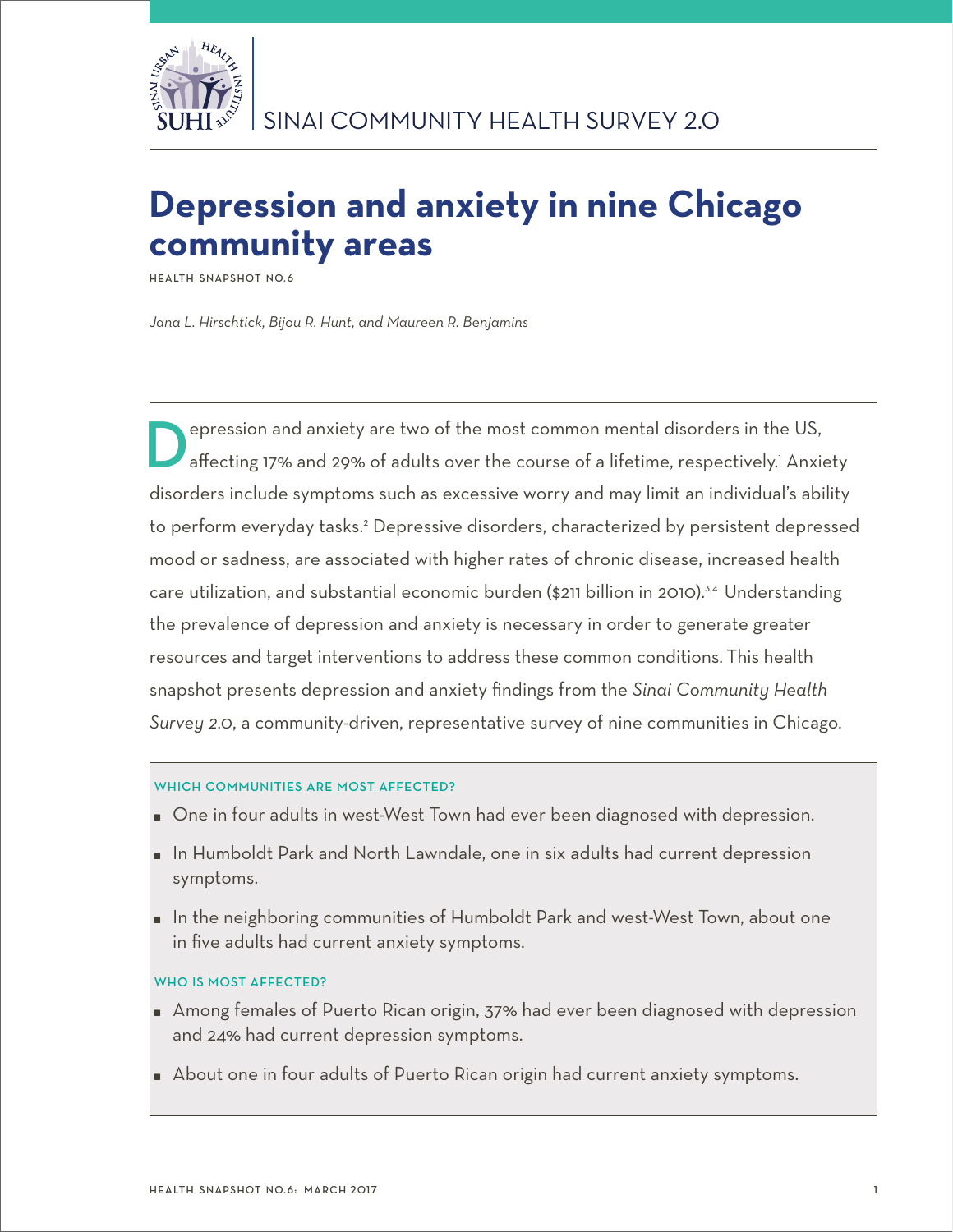

## Figure 1: **Prevalence of diagnosed depression by community area**

*Sampled West Town community area west of Western Avenue only* us data source: *Behavioral Risk Factor Surveillances System, 2015*  chicago data source: *Healthy Chicago Survey, 2014*

- 
- $\blacksquare$  In the nine communities surveyed, the prevalence of diagnosed depression ranged from a high of 25% in west-West Town to a low of 9% in West Englewood.
- In west-West Town, one in four adults had been diagnosed with depression.

# Figure 2: **Prevalence of diagnosed depression by race/ethnicity and sex**



us data source: *Behavioral Risk Factor Surveillance System, 2008 Rao-Scott Chi-Square p-value =0.0519 (males); p =0.0713 (females)*

- Among females, the prevalence of diagnosed depression was highest for females of Puerto Rican origin (37%) and lowest for non-Hispanic Black females (15%).
- Among males, the prevalence of diagnosed depression was highest for non-Hispanic White males (18%) and lowest for males of Mexican origin (6%).
- The differences in the prevalence of diagnosed depression by race/ethnic group were not statistically significant for males or females.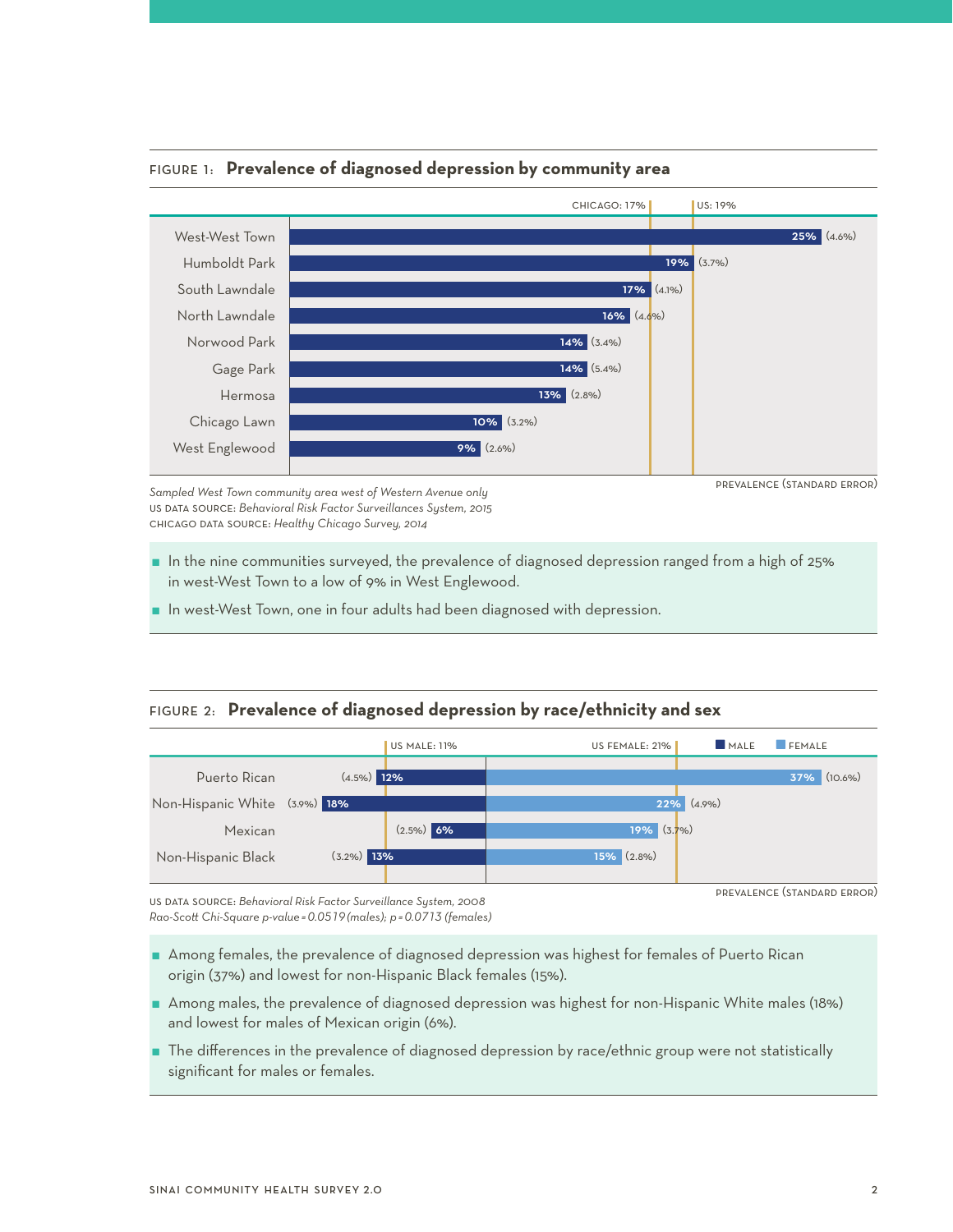

## Figure 3: **Prevalence of current depression symptoms by community area**

*Sampled West Town community area west of Western Avenue only* us data source: *National Health and Nutrition Examination Survey, 2005-2008* 

- The prevalence of current depression symptoms ranged from a high of 18% in Humboldt Park to a low of 7% in Gage Park.
- In Humboldt Park and North Lawndale, about one in six adults had current depression symptoms.

## Figure 4: **Prevalence of current depression symptoms by race/ethnicity and sex**



us data source: *National Health and Nutrition Examination Survey, 2005-2008 Rao-Scott Chi-Square p-value =0.1797 (males); p =0.1942 (females)*

- Among females, the prevalence of current depression symptoms was highest for females of Puerto Rican origin (24%) and lowest for females of Mexican origin (8%).
- Among males, the prevalence of current depression symptoms was highest for males of Puerto Rican origin (20%) and lowest for males of Mexican origin (6%).
- The differences in the prevalence of current depression symptoms by race/ethnic group were not statistically significant for males or females.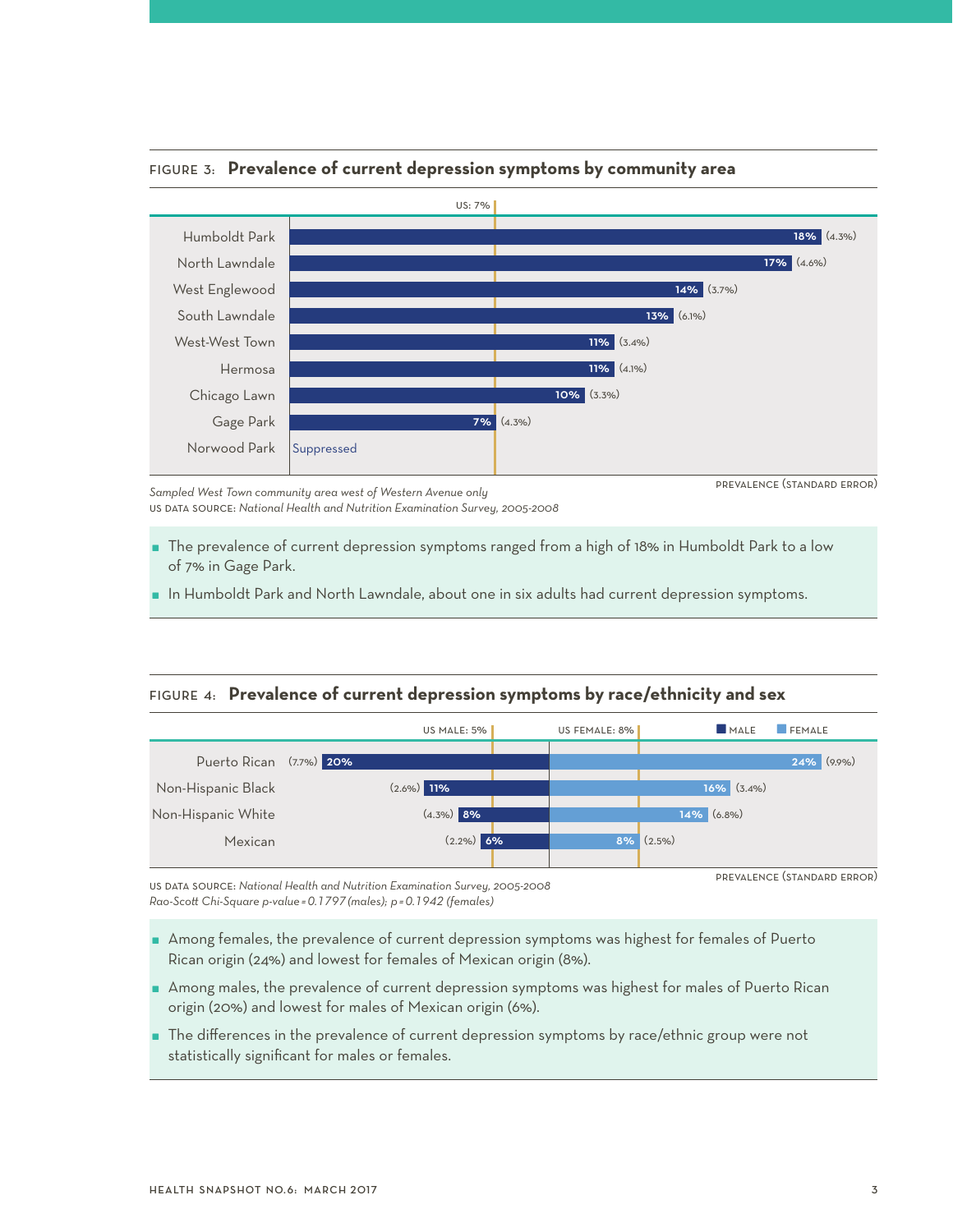

## Figure 5: **Prevalence of current anxiety symptoms by community area**

*Sampled West Town community area west of Western Avenue only No national comparison data available* 

- In the nine communities surveyed, the prevalence of current anxiety symptoms ranged from a high of 21% in Humboldt Park to a low of 8% in Norwood Park.
- $\blacksquare$  In Humboldt Park and west-West Town, about one in five adults had current anxiety symptoms.

# Figure 6: **Prevalence of current anxiety symptoms by race/ethnicity and sex**



*No national comparison data available*

*Rao-Scott Chi-Square p-value =0.1348 (males); p =0.1163 (females)*

- Among females, the prevalence of current anxiety symptoms was highest for females of Puerto Rican origin (30%) and lowest for females of Mexican origin (11%).
- Among males, the prevalence of current anxiety symptoms was highest for males of Puerto Rican origin (25%) and lowest for non-Hispanic White males (9%).
- The differences in the prevalence of current anxiety symptoms by race/ethnic group were not statistically significant for males or females.